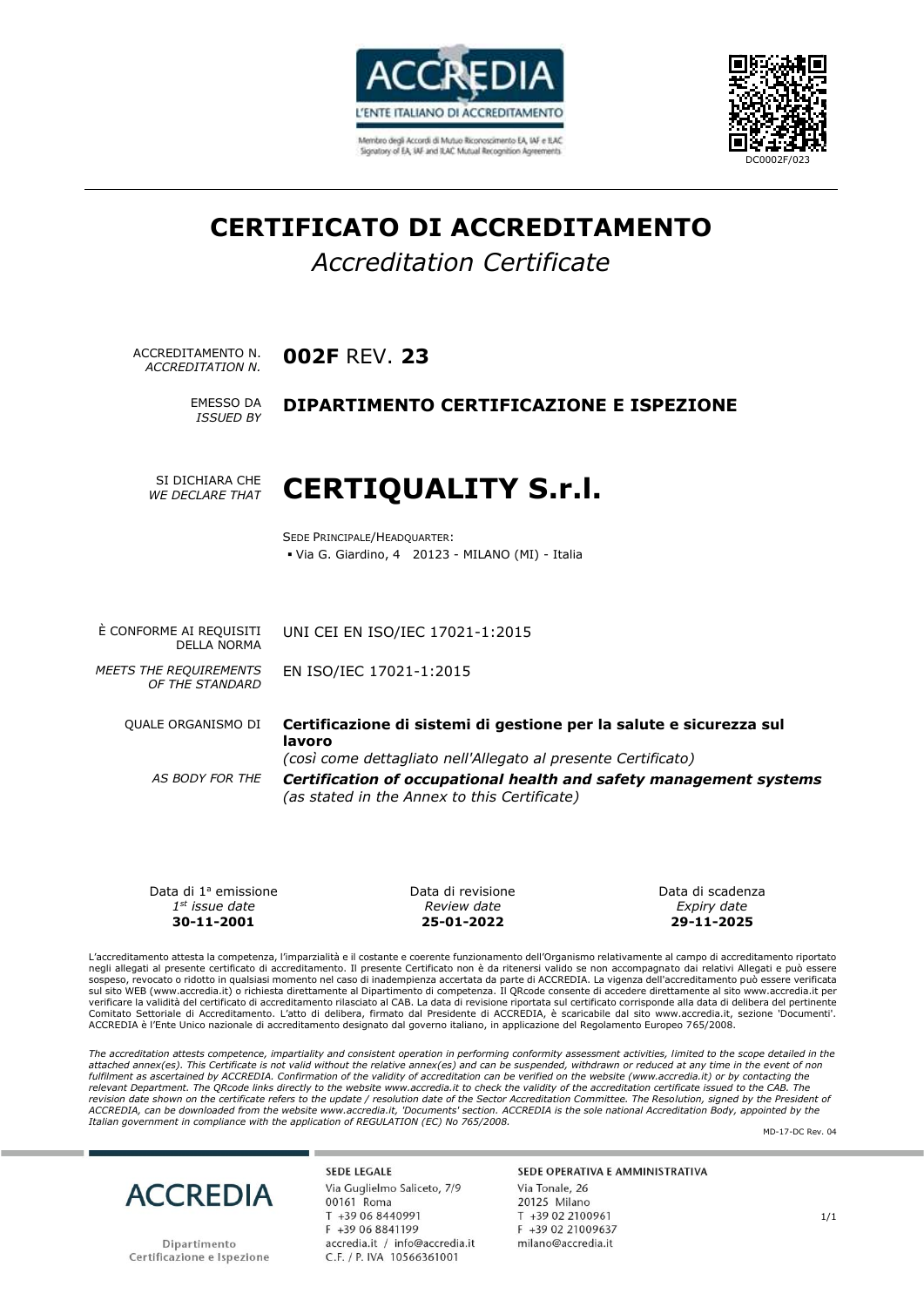

Membro degli Accordi di Mutuo Riconoscimento EA, IAF e ILAC Signatory of EA, IAF and ILAC Mutual Recognition Agreements



# **Allegato al Certificato di accreditamento N. 002F REV. 23**

*Annex to the accreditation Certificate N. 002F REV. 23*

### RILASCIATO A<br>*ISSUED TO ISSUED TO* **CERTIQUALITY S.r.l.**

**Certificazione di sistemi di gestione per la salute e sicurezza sul lavoro in conformità alla norma:** 

#### **- UNI ISO 45001:2018**

#### **nei seguenti settori di accreditamento:**

- 
- 03 Industrie alimentari, delle bevande e del tabacco <sup>04</sup> Tessuti e prodotti tessili
- 
- 
- 
- 
- 07b Produzione di cellulosa e carta e pulp, paper manufacturing
- 
- 
- 10 Fabbricazione di coke e di prodotti petroliferi raffinati
- 
- Prodotti farmaceutici
- 
- 
- 16 Calce, gesso, calcestruzzo, cemento e prodotti affini
- 17a Metalli di base **Basic metals** Basic metals
- 17b Prodotti metallici fabbricati Fabricated metal products
- 
- 
- Costruzioni navali and all states of the Shipbuilding
- 21 Industria aerospaziale Aerospace
- 22 Altri mezzi di trasporto Other transport equipment
- 23 Produzione di manufatti (non classificata altrove) Manufacturing (not elsewhere classified)
- 24 Riciclaggio **Recycling**
- 25 Rifornimento di energia elettrica energia electricity supply
- 26 Rifornimento di gas Gas supply
- 27 Rifornimento di acqua
- 28 Costruzione **Construction**

#### *Certification of occupational health and safety management systems according to the standard:*

#### *- ISO 45001:2018*

#### *in the following accreditation sectors:*

02 Industria mineraria e cave entity and quarrying and quarrying<br>03 Industrie alimentari, delle bevande e del tabacco Food products, beverages and tobacco 04 Tessuti e prodotti tessili e subsequent subsequent textiles and textile products of the control of the control of the control of the control of the control of the control of the control of the control of the control of 05 Cuoio e prodotti in cuoio e componenti cuoio de leather and leather products<br>06 Legno e prodotti in legno 06 Legno e prodotti in legno and wood and wood products when the wood products of the products of the products of the products of the control of the products of the control of the products of the control of the control of Paper products 08 Case editrici and the companies of the Publishing companies<br>09 Tipografie companies of the Printing companies 09 Tipografie Printing companies Manufacture of coke and refined petroleum products

12 Chimica di base, prodotti chimici e fibre Chemicals, chemical products and fibres 14 Prodotti in gomma e materie plastiche and plastic products Products<br>15 Prodotti minerali non metallici in anno 1980 Non-metallic mineral products Non-metallic mineral products Concrete, cement, lime, plaster etc

18 Macchine ed apparecchiature metal is a machinery and equipment<br>19 Apparecchiature elettriche ed ottiche metal explorer effectrical and optical equip 19 Apparecchiature elettriche ed ottiche and Electrical and optical equipment<br>20 Costruzioni navali equipment Shipbuilding

L'accreditamento per i settori elencati nel presente Allegato è valido fino a tutto il 29-11-2025 *The accreditation for the sectors listed in this Annex is valid until 29-11-2025*

La classificazione dei settori di accreditamento è conforme a quella concordata in sede europea *Classification of accreditation sectors is in conformity with that one agreed at European level*

Milano, 25-01-2022



Dipartimento Certificazione e Ispezione **SEDE LEGALE** Via Guglielmo Saliceto, 7/9 00161 Roma T +39 06 8440991 F +39 06 8841199 accredia.it / info@accredia.it C.F. / P. IVA 10566361001

#### SEDE OPERATIVA E AMMINISTRATIVA

Via Tonale, 26 20125 Milano T +39 02 2100961 F +39 02 21009637 milano@accredia.it